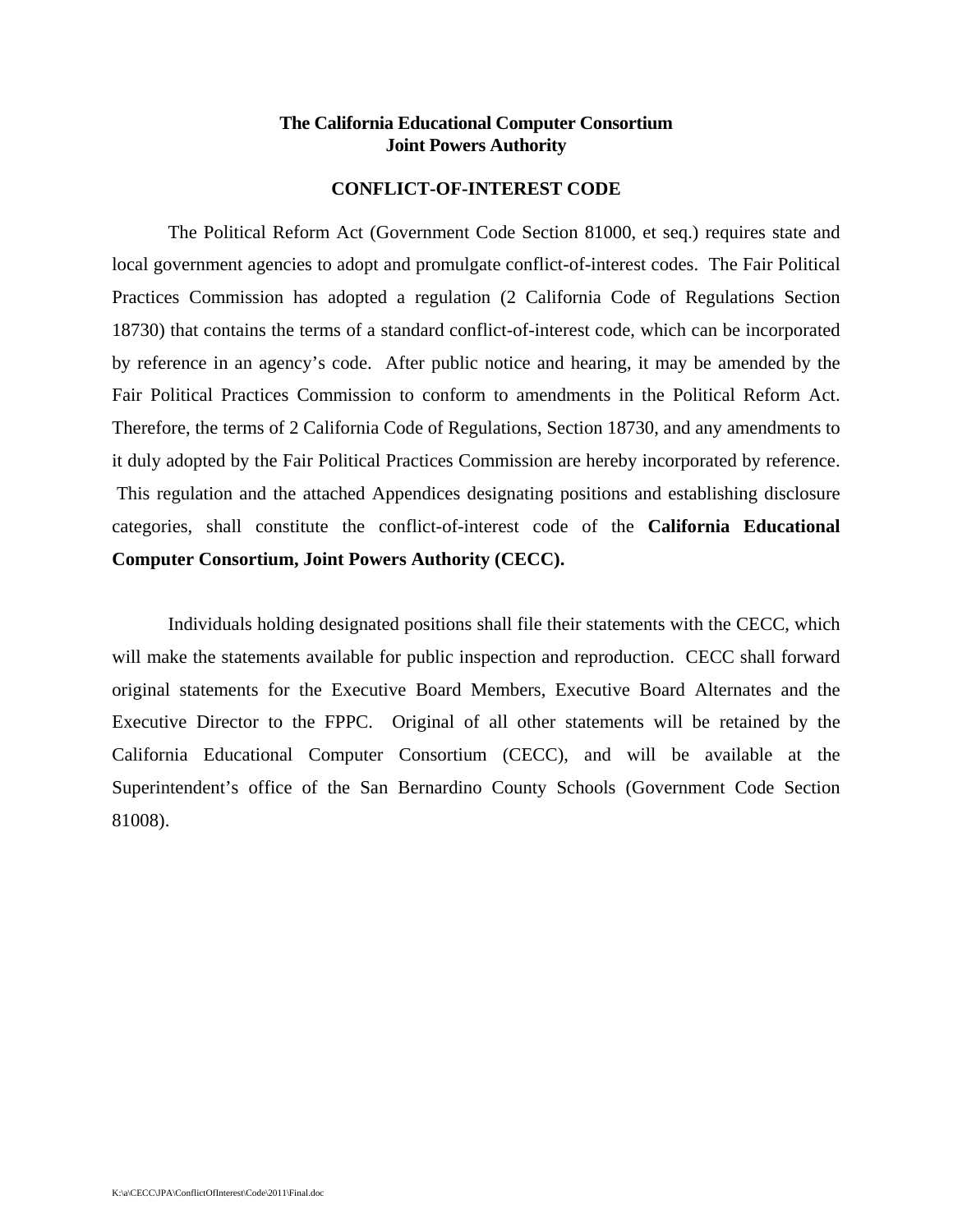# **The California Educational Computer Consortium Joint Powers Authority**

## **CONFLICT-OF-INTEREST CODE**

### **APPENDIX A**

#### **DESIGNATED POSITION DISCLOSURE CATEGORY**

| <b>Executive Board Members</b>            |   |
|-------------------------------------------|---|
| <b>Executive Board Alternates</b>         |   |
| <b>Administrative Agents</b>              |   |
| <b>Executive Director</b>                 |   |
| Legal Counsel                             |   |
| Directors (Other than Executive Director) | Н |
| <b>Program Managers</b>                   | Н |
| Manager, Business Systems                 | Н |
| Manager, Software Systems                 | Н |
| Manager, Finance                          |   |
| Consultants/New Positions*                |   |
|                                           |   |

\*Consultants/New Positions shall be included in the list of designated positions and shall disclose pursuant to the broadest disclosure category in the code subject to the following limitations: The Chief Executive Officer may determine in writing that a particular consultant/ new position, although a "designated position," is hired to perform a range of duties that is limited in scope and thus is not required to fully comply with the disclosure requirements described in this section. Such written determination shall include a description of the consultant's/new position's duties and, based on that description, a statement of the extent of the disclosure requirements. The General Manager's determination is a public record and shall be retained for public inspection in the same manner and location as this conflict-of-interest code (Gov. Code Sec. 81008).

\_\_\_\_\_\_\_\_\_\_\_\_\_\_\_\_\_